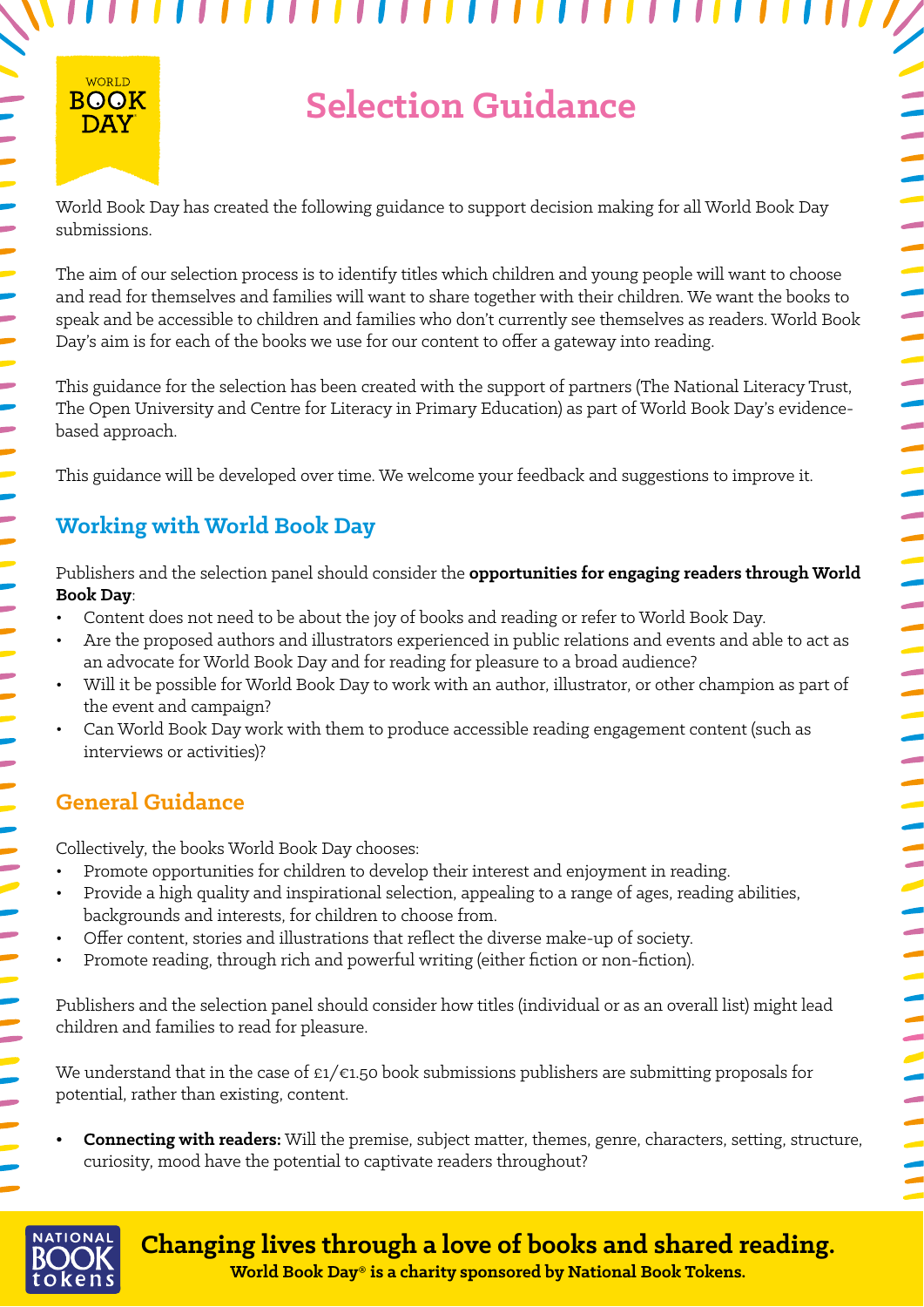

**• Identifiable or recognisable themes, authors/illustrators:** Will the title feel familiar or exciting to readers – is there some element of existing reputation or reach? Does it tie to existing and popular interests (examples might include gaming, sports, crafts). Do the proposed titles speak to young people's current socio-political priorities? Will it present readers, booksellers, teachers and librarians with routes to reading further books in the series, by the author or other authors/illustrators?

,,,,,,,,,,,,,

- **Inclusion and diversity:** Does the proposed title promote themes and/or champion global perspectives? Do the authors and illustrators represent or reflect the UK and Ireland's population?
- **• Developing reading:** Will the title invite re-reading or have layers of meaning that allow new detail and understanding to be made? What opportunities are offered for reading together with younger children, to encourage thinking and conversations? Or for reading independently or as reading communities?
- **• Engaging less confident or less keen readers:** Is there an opportunity for illustration to be used? Could the writing style engage dyslexic or other reluctant readers? For example, can it be concise and use short sections of text rather than continuous prose? Is there potential for 'dipping into' texts, both narrative and non-narrative? Are there ways that illustration can be used to support older readers that is age appropriate? i.e. graphic novels.
- **• Accessible versions:** We work with the RNIB and Guide Dogs to produce braille, large print and audio versions of the £1/€1.50 books. Will it be possible for audio descriptions of pictures referenced but not described in the text to be provided? Is the text engaging for a child who cannot access the illustrations?

The selection panel will additionally consider:

- **• The overall mix of genres:** Are a range of genres across the age ranges included? Are there any obvious omissions? Panel members will bring expertise and experience around what proves particularly popular in their settings.
- **• Inclusion and diversity:** Does the list reflect the interests, backgrounds and specific cultural influences of contemporary children and young people growing up in the UK and Ireland? Across all our texts we will be looking for authentic depiction which children and young people can relate to. CLPE's toolkit for choosing texts from their 2020 Reflecting Realities Report<sup>1</sup> will be referred to in the selection process and is provided in summary here:

#### *Characterisation*

- Are the characters in the book thoughtfully developed, well fleshed out, multi-dimensional individuals with agency? OR Is the ethnic minority character a well drawn, well developed

1 [https://clpe.org.uk/clpes-reflecting-realities-survey-ethnic-representation-within-uk-children%E2%80%99s-literature-pub](https://clpe.org.uk/clpes-reflecting-realities-survey-ethnic-representation-within-uk-children%E2%80%99s-literature-published )[lished](https://clpe.org.uk/clpes-reflecting-realities-survey-ethnic-representation-within-uk-children%E2%80%99s-literature-published ) 

(See also: [https://www.booktrust.org.uk/globalassets/resources/represents/booktrust-represents-diversity-childrens-authors-il](https://www.booktrust.org.uk/globalassets/resources/represents/booktrust-represents-diversity-childrens-authors-illustrators-report.pdf)[lustrators-report.pdf](https://www.booktrust.org.uk/globalassets/resources/represents/booktrust-represents-diversity-childrens-authors-illustrators-report.pdf)

[https://cdn.literacytrust.org.uk/media/documents/Diversity\\_and\\_children\\_and\\_young\\_peoples\\_reading\\_in\\_2020.pdf \)](https://cdn.literacytrust.org.uk/media/documents/Diversity_and_children_and_young_peoples_reading_in_2020.pdf )

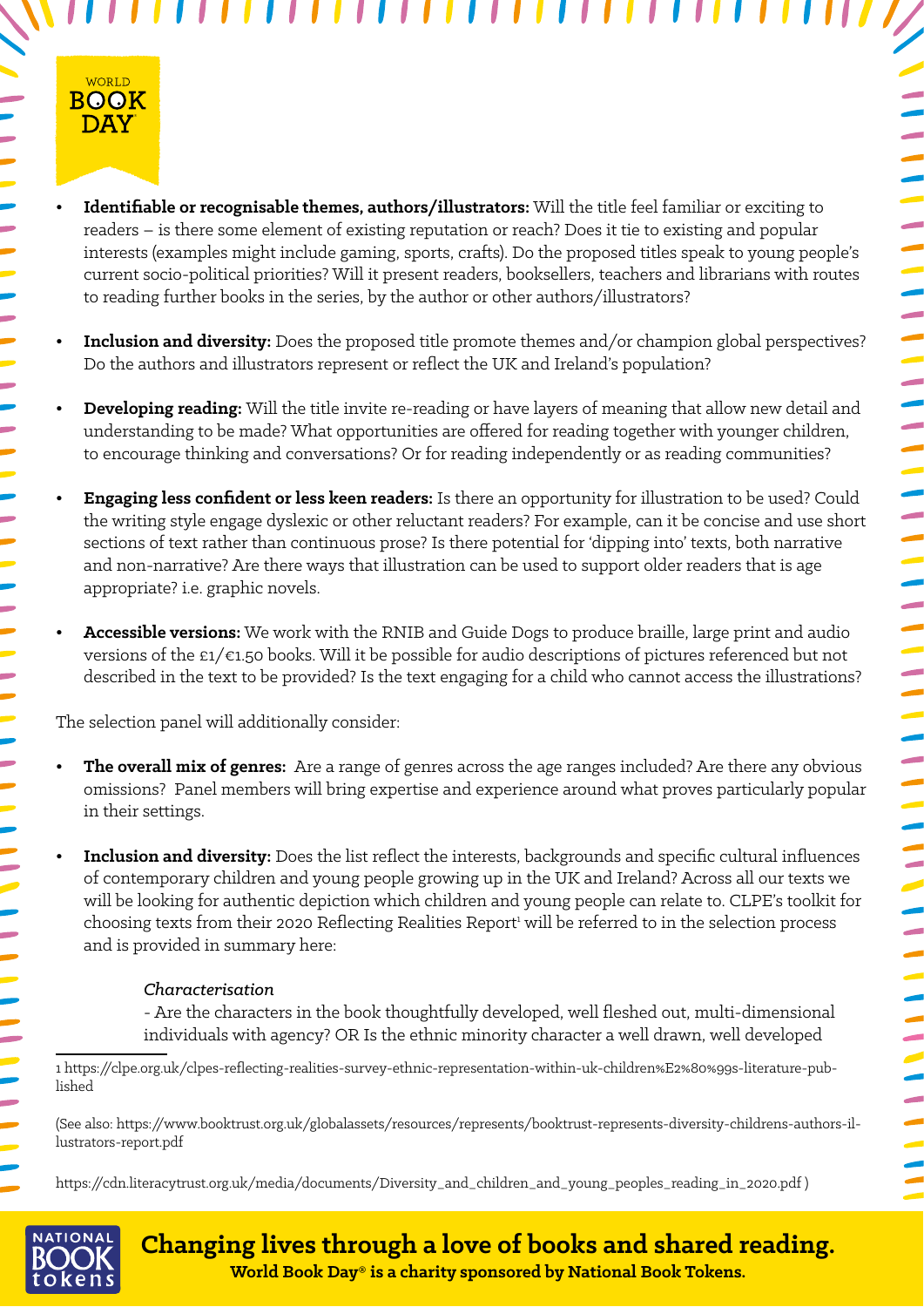

and well rounded individual whose ethnicity does not define them any more than a white protagonist is defined by theirs and/or does the book ensure positive casual inclusion of ethnic minority characters who are not solely defined by their ethnicity?

,,,,,,,,,,,,

- Does the book challenge misconceptions and prejudices about an under-represented group or does it reinforce them?

#### *Illustration*

- Has careful consideration of skin tones, facial features and hair texture been effectively made to ensure that a character's ethnicity is recognisable without being overstated? - How do the props, background and other visual cues add layers to our understanding and appreciation of the character and their world?

#### *Plot*

- Is the plot driven by the character's ethnicity? If yes, to what extent is this necessary and appropriate in furthering the narrative and is the portrayal sensitively depicted? - If the book includes social justice themes, does it effectively explore and convey the complexity of the themes with sensitive due regard and reverence to the subject(s)?

### **Specific genre guidance**

#### **Fiction**

- Does the concept for the book development of the idea and resolution provide potential for a complete and satisfying reading experience?
- Does the story offer an emotional connection; the chance for empathy and character development; the opportunity for immersion in the story?
- Are the backgrounds, interests and motivations of characters likely to resonate with target age readers?

#### **Non-Fiction/Activity:**

- Does the book link into themes/brands already shown to be popular in the target age-group?
- Will the layout, design and illustrations encourage the reader to actively explore for information?
- Is the information accurate and engaging and are new terms clearly explained perhaps being highlighted or defined in a glossary?
- Are the subjects showcasing a diverse spectrum of achievements without skimming over potentially contentious aspects of history or politics?

#### **Poetry:**

- Is the poetry rooted in word games, wordplay, song and rhythm reflecting the importance of it being heard as well as read?
- Does the poetry connect with personal feelings events, to help the reader reflect on experiences to recreate, shape and make sense of it?
- Does the poetry offer the chance for children to read poetry in a range of forms? Pattern and shapes are important. Rhyme isn't essential.

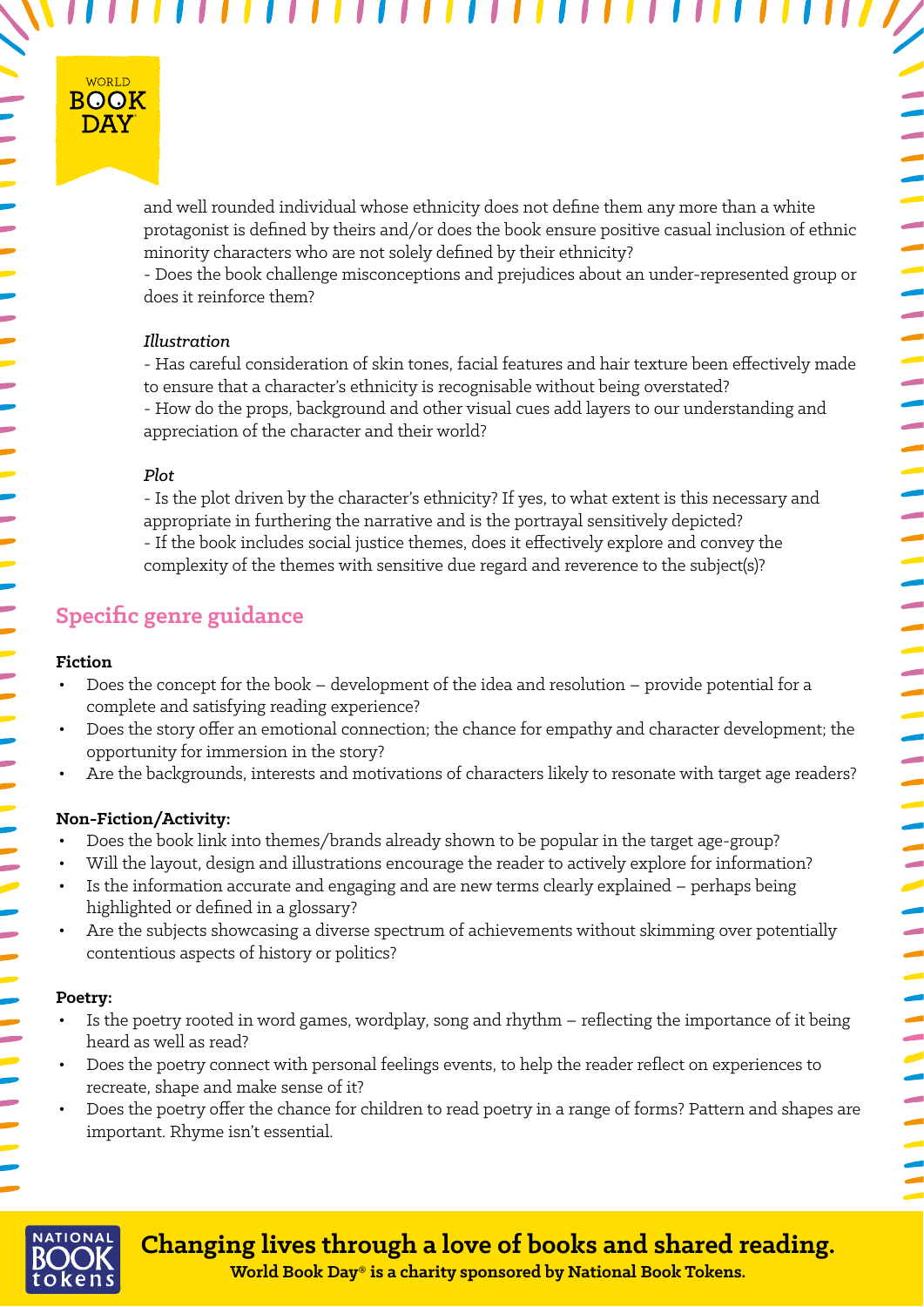

#### **Graphic novels and illustrated texts:**

• Will the choice of illustration, design and typeface make the book accessible and appealing to a wide range of readers? Note; uppercase lettering can contribute to issues around visual blurring.

,,,,,

- Will illustrations serve to support or 'scaffold' readers' comprehension and understanding (will colour, layout and illustration style be used to help tell the story)?
- How well could illustrations and text relate to one another?

### **Age-range categories**

Individual titles (and ultimately the overall selection) should offer maximum opportunities for a wide range of children and families to engage with and feel excited by books and reading.

Children less engaged in reading are likely to have a reading level lower than their chronological age.

Particular thought should be given to:

- Age appropriateness of subject, complexity of sentence structure, word usage.
- What hooks exist within the proposed book and how will these work to attract and engage existing readers and emergent readers?
- If it is possible to create texts for older children who might not be at their age expected reading level but are of high interest? Graphic novels, poetry and non-fiction are often ways in for these readers.

| Reading Scale Stage <sup>2</sup> | <b>Behaviours</b>                                                                                                                                                   | Age approximation for children<br>making expected progress |
|----------------------------------|---------------------------------------------------------------------------------------------------------------------------------------------------------------------|------------------------------------------------------------|
| Beginning Reader                 | Not yet able to access print<br>independently, most have<br>favourites to share, join in with<br>simple texts and know how to<br>handle books.                      | Pre-School                                                 |
| Early Reader                     | Growing confidence and ability.<br>Reflect and respond to reading.<br>Interest in range of reading<br>material e.g. information texts,<br>poetry and picture books. | $5+$                                                       |
| Fluent Reader                    | Select books independently. Likely $8+$<br>to be developing strong reading<br>preferences and showing interest<br>in new authors and genres.                        |                                                            |
| Independent reader               | Self-motivated and confident.<br>Willing to take on more extended<br>and more challenging texts.                                                                    | Teen                                                       |

2 Reading Scale stages and behaviours from CLPE 'Reading Scales' https://clpe.org.uk/teaching-resources/reading-and-writingscales